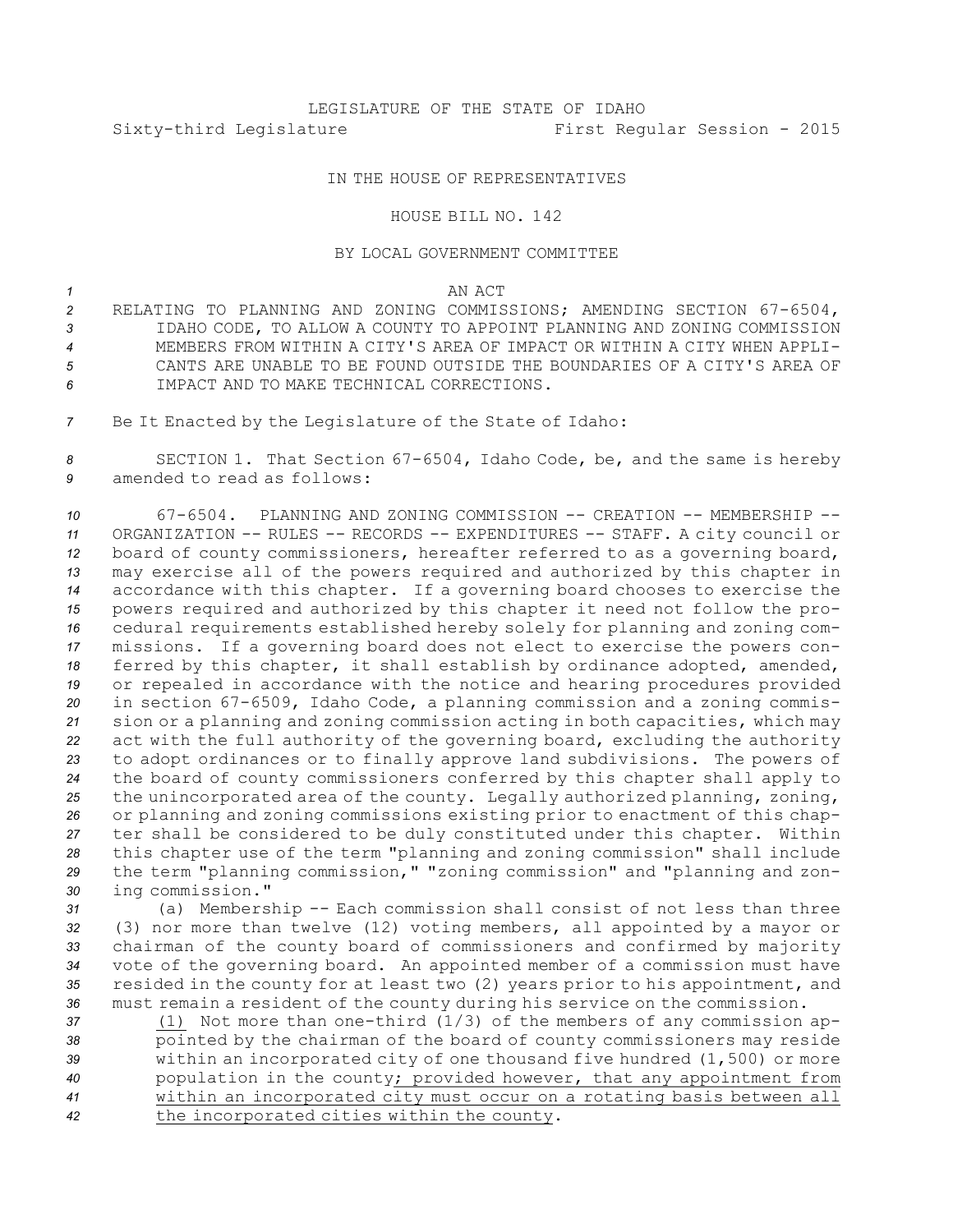(2) At least one-half (1/2) of the members of any commission appointed by the chairman of the board of county commissioners must reside out- side the boundaries of any city's area of impact; provided however, if the requirements of this paragraph cannot be met the following may oc- cur: if <sup>a</sup> vacancy occurs for <sup>a</sup> commission member residing outside the boundaries of any city's area of impact, after public notice of such va- cancy on the commission and solicitation of applicants to fill the posi- tion from outside the boundaries of any city's area of impact, and if the governing board is unable to obtain applicants outside the boundaries of any city's area of impact, then the governing board may appoint from within <sup>a</sup> city's area of impact; provided however, that any appointment occurring within <sup>a</sup> city's area of impact must occur on <sup>a</sup> rotating basis between all the cities' areas of impact in the county.

 (3) The ordinance establishing <sup>a</sup> commission to exercise the powers un- der this chapter shall set forth the number of members to be appointed. The term of office for members shall be not less than three (3) years, nor more than six (6) years, and the length of term shall be prescribed by ordinance. No person shall serve more than two (2) full consecutive terms without specific concurrence by two-thirds (2/3) of the govern- ing board adopted by motion and recorded in the minutes. Vacancies oc- curring otherwise than through the expiration of terms shall be filled in the same manner as the original appointment. Members may be removed for cause by <sup>a</sup> majority vote of the governing board. Members shall be selected without respect to political affiliation and may receive such mileage and per diem compensation as provided by the governing board. If <sup>a</sup> governing board exercises these powers, its members shall be enti-tled to no additional mileage or per diem compensation.

 (b) Organization -- Each commission shall elect <sup>a</sup> chairman and create and fill any other office that it may deem necessary. <sup>A</sup> commission may es- tablish subcommittees, advisory committees or neighborhood groups to advise and assist in carrying out the responsibilities under this chapter. <sup>A</sup> com- mission may appoint nonvoting ex officio advisors as may be deemed neces-*33* sary.

 (c) Rules, Records, and Meetings -- Written organization papers or by- laws consistent with this chapter and other laws of the state for the trans- action of business of the commission shall be adopted. <sup>A</sup> record of meetings, 37 hearings, resolutions, studies, findings, permits<sub>7</sub> and actions taken shall be maintained. All meetings and records shall be open to the public. At least one (1) regular meeting shall be held each month for not less than nine (9) months in <sup>a</sup> year. <sup>A</sup> majority of currently-appointed currently appointed voting members of the commission shall constitute <sup>a</sup> quorum.

 (d) Expenditures and Staff -- With approval of <sup>a</sup> governing board through the legally required budgetary process, the commission may receive and expend funds, goods, and services from the federal government or agen- cies and instrumentalities of state or local governments or from civic and private sources and may contract with these entities and provide informa- tion and reports as necessary to secure aid. Expenditures by <sup>a</sup> commission shall be within the amounts appropriated by <sup>a</sup> governing board. Within such limits, any commission is authorized to hire or contract with employees and